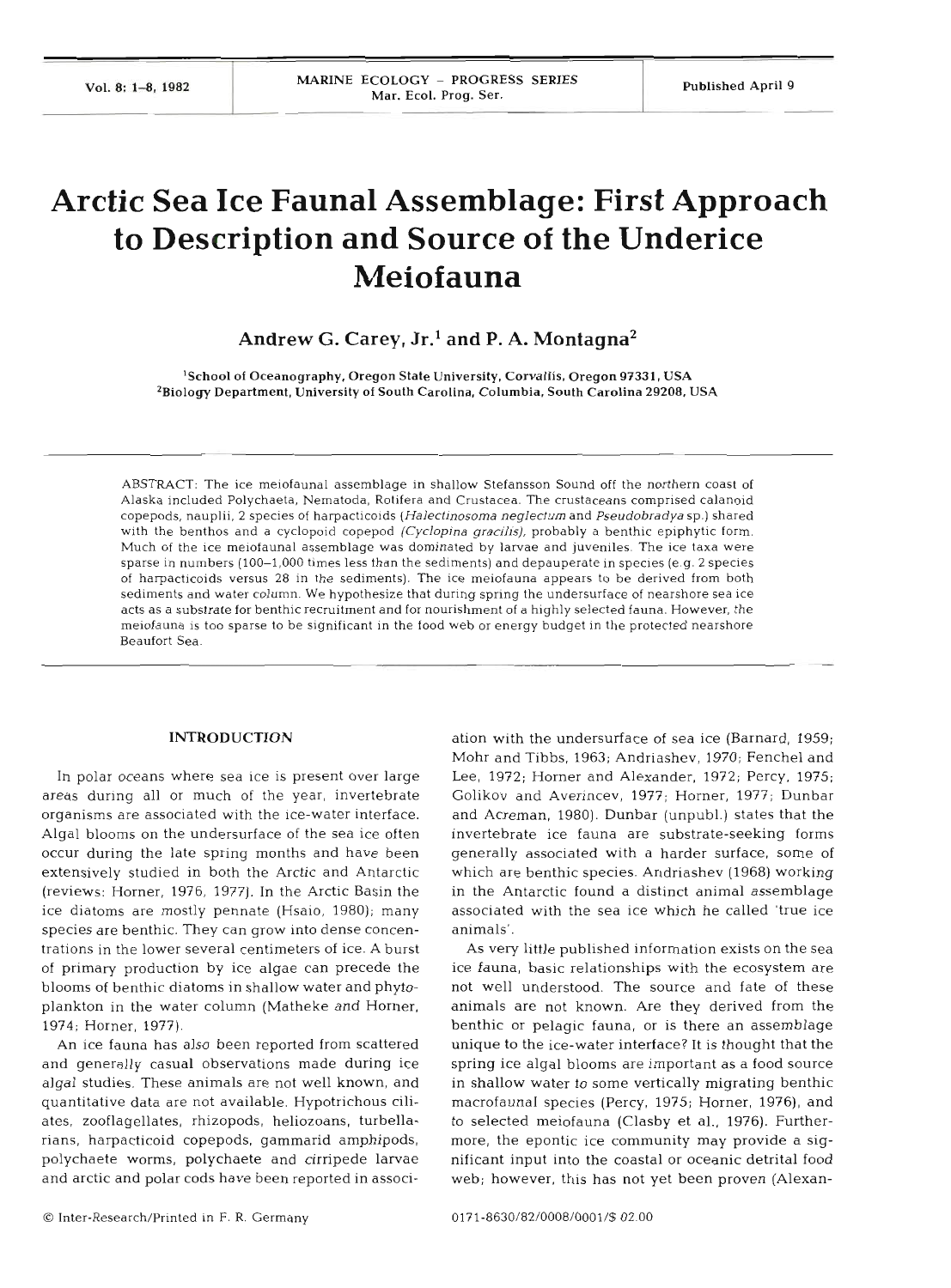der, 1980). The geographic extent, and patchiness of the community's distribution has yet to be determined, but the ice algae are potentially an important energy source in the arctic ecosystem.

The present project was undertaken as the start of a program to define the structure of the inshore seasonal sea ice faunal community and its taxonomic and functional relationships to the benthos, zooplankton and nekton beneath. This paper reports the results of the first year's research, a feasibility project designed to sample and identify the meiofauna, especially the harpacticoid copepods. The primary objective was to study the relationships between the ice fauna and the organisms in the sediments beneath. Since all reports of animals associated with the ice substrate indicate the presence of meiofauna (Horner, 1977) and since their small body size obviates large samples, we initially chose to study this ecological group as a segment of the community.

## **STUDY AREA AND METHODS**

Samples were collected at a station (SS) in Stefansson Sound (Latitude 70°19.25'N; Longitude 147°35.1'W) during 9 to 14 March and 18 to 19 May 1979 (Fig. 1). Stefansson Sound is an open, shallow lagoon off the northern coast of Alaska that is protected by a series of gravel barrier islands. It is influenced by the Sagavanirktok River, about 11 km to the southwest of the station. During the 2 study periods the under-ice water salinity varied from 31.2 to 33.0% **S,** and the bottom-water salinity from 31.4 to 33.1% S. Water

temperatures were nearly constant, ranging from  $-1.9$ to  $-2.0$  °C under the ice and from  $-1.6$  to  $-2.0$  °C 1 m above the sediments. Water depth was 5.2 to 5.5 m. The sediment was heterogeneous and patchy, with scattered cobbles and boulders resting on stiff consolidated mud. Patches of soft, clayey silt were present in depressions and in the lee of rocks.

In the nearshore region of the Arctic Ocean the sea ice is seasonal. Generally, each year freezing begins in September, and the ice lasts until break-up in early June. It attains a maximum thickness of 1.5 to 2.0 m (Kovacs and Mellor, 1974) and is covered with snow of varying thickness. The snow cover has been demonstrated to be the major factor controlling light transmission to the underice environment (English, 1961; Clasby et al., 1976). During the spring growing season the light energy reaching the ice-water interface gradually increases due both to the increasing solar radiation and to reduced snow cover on the ice surface (Matheke and Horner, 1974).

All samples from the ice and sediments beneath were taken by handheld apparatus operated by SCUBA divers. Random ice samples were routinely taken throughout the study by pushing a 3.5 cm diameter (i.d.) plastic core tube up through the soft ice layer to the hard ice above. Seventeen cores were taken in March, 1979 and 9 in May, 1979. The sea floor immediately beneath the ice cores was sampled with a  $50 \text{ cm}^3$ plastic syringe barrel modified into a small piston coring device with an i.d. of 2.9 cm. The patchy soft sediment was sampled randomly with 10 cores taken each field trip. The consolidated clay could not be adequately sampled as coring tubes would not pene-



Fig. 1. Location of 1979 winter studies station (SS) in Stefansson Sound, Beaufort Sea (Arctic Ocean)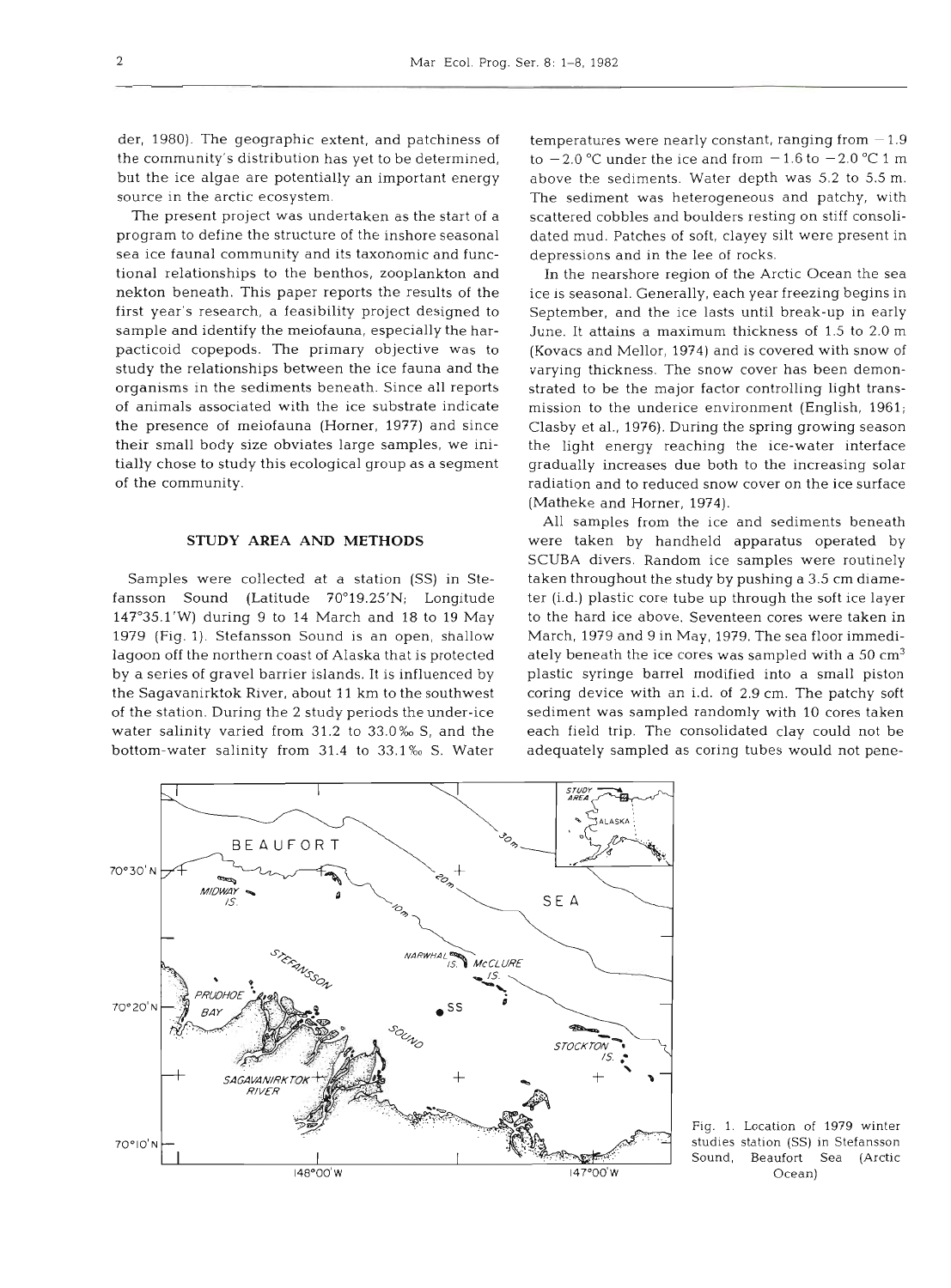3

trate this substrate even with considerable impact force.

Sampling in March 1979 was before the algal bloom began, and during May 1979 was near the height of ice algal growth. The ice at the March site contained observable concentrations of sediment particles in soft ice billows. The physics of these ice formations and the sedimentation processes incorporating particles within the ice are not understood at this time (Barnes et al., 1979). This form of soft ice, though often widespread in coastal waters, is patchy and is thought to be anomalous. At the time of the May field trip there were no ice algae at the March ice sampling site; this appears to have been caused by the marked shading effect of particulate material incorporated within the ice. Therefore, the second sampling series was moved  $200~\mathrm{m}$  to the southwest where the ice was cleaner a an algal bloom could be observed. The second location, while covered by a different type of ice, was over the same bottom habitat with scattered bould covered with macrophytes and fine, soft sediments patchily distributed on the consolidated mud.

The ice samples were washed on a  $63 \mu m$  sieve in a heated hut at the ice station. Sediment samples were mixed in toto with preservative; all samples were preserved with 10% formalin buffered with sodium bor and were stained with Rose Bengal. In the laboratory the meiofauna were picked under a dissecting microscope and sorted into major taxonomic groups. The copepods from the sediments and ice were identified by the second author.

## **RESUL**

At Station SS in Stefansson Sound the meiofau associated with the sediments were abundant  $\epsilon$ diverse (see Table l). Total densities averaged  $584,300$  m<sup> $-2$ </sup>. During both March and May nematodes were the most abundant taxon (90 % of total numbers) with harpacticoid copepods as second most abundant (3-5 %). Small polychaetes were third in abundance  $(3 \%).$ 

In contrast, the sea ice meiofauna were sparse in number of individuals and taxa (Table **2).** The fauna consisted of few taxonomic groups, i.e. copepods, nematodes, rotifers, polychaetes (larvae) and crustaceans (nauplii). Gross taxonomic composition and relative abundance of the fauna changed markedly from the first to the second sampling period. Nematodes were rare in March (about 60  $\mathrm{m}^{-2}$ ) but more abundant in May (about  $3,400 \text{ m}^{-2}$ ) comprising 76.9% of the meiofaunal community. Polychaete larvae were abundant in March (about  $5,380 \text{ m}^{-2}$ ), but were not found in the May cores. Crustacean nauplii were collected at both times,  $1,770 \text{ m}^{-2}$  in March and  $230 \text{ m}^{-2}$  in May. Calanoid copepods were present in the ice core samples in March  $(610 \text{ m}^{-2})$  but not May, while the cyclopoids were lacking in March, but had become the second most abundant by May  $(580 \text{ m}^{-2})$ .

A l-way MANOVA analysis with 16 dependent variables (species) and 1 independent variable (date: March and May) (Wilks  $F = 3.606$ ,  $P = 0.159$ ) demonstrated that the sediment meiofauna did not change

Table **1** Sediment meiofauna (> **63** pm). Numerical density at Station SS, Stefansson Sound (Beaufort Sea). Collection by small core **(2.9** cm i.d.)

| Group               | March 1979<br>$(\bar{x} \pm SD) 10^2 \text{ m}^{-2}$ | $\%$         | May 1979<br>$(\bar{x} \pm SD)$ 10 <sup>2</sup> m <sup>-2</sup> | $\%$           |
|---------------------|------------------------------------------------------|--------------|----------------------------------------------------------------|----------------|
| Nematoda            | $5,460.8 \pm 3,245.7$                                | 90.1         | $5.071.9 \pm 3.671.2$                                          | 90.2           |
| Harpacticoida       | $204.2 +$<br>75.6                                    | 3.4          | $253.3 \pm$<br>124.3                                           | 4.5            |
| Polychaeta          | $192.8 \pm$<br>181.8                                 | 3.2          | $169.9 \pm$<br>140.2                                           | 3.0            |
| Crustacea (nauplii) | 119.3 $\pm$<br>105.3                                 | 2.0          | $39.2 +$<br>43.0                                               | 0.7            |
| Ostracoda           | $60.5 \pm$<br>40.1                                   | 1.0          | $0.0 \pm$                                                      | $\theta$       |
| Kinorhyncha         | 17.3<br>$11.4 \pm$                                   | 0.2          | $11.4 \pm$<br>13.4                                             | 0.2            |
| Tanaidacea          | 6.9<br>$3.3 \pm$                                     | < 0.1        | 75.5<br>65.4 $\pm$                                             | 1.2            |
| Nemertinea          | $3.3 \pm$<br>10.3                                    | < 0.1        | 0.0                                                            | $\overline{0}$ |
| Acarina             | $3.3 \pm$<br>10.3                                    | < 0.1        | 0.0                                                            | $\mathbf{0}$   |
| Amphipoda           | 5.2<br>$1.6 \pm$                                     | < 0.1        | 0.0                                                            | 0              |
| Cumacea             | 0.0                                                  | $\mathbf{0}$ | $6.5 \pm$<br>11.4                                              | 0.1            |
| Isopoda             | 0.0                                                  | $\mathbf{0}$ | $1.6 \pm$<br>5.2                                               | < 0.1          |
| Pelecypoda          | 0.0                                                  | 0            | $1.6 \pm$<br>5.2                                               | < 0.1          |
| Gastropoda          | 0.0                                                  | 0            | $1.6 \pm$<br>5.2                                               | < 0.1          |
| Priapulida          | 0.0                                                  | $\Omega$     | 5.2<br>$1.6 \pm$                                               | < 0.1          |
| Anthozoa            | 0.0                                                  | $\theta$     | $1.6 \pm$<br>5.2                                               | < 0.1          |
| Totals $(m^{-2})$   | 606,050                                              |              | 562,560                                                        |                |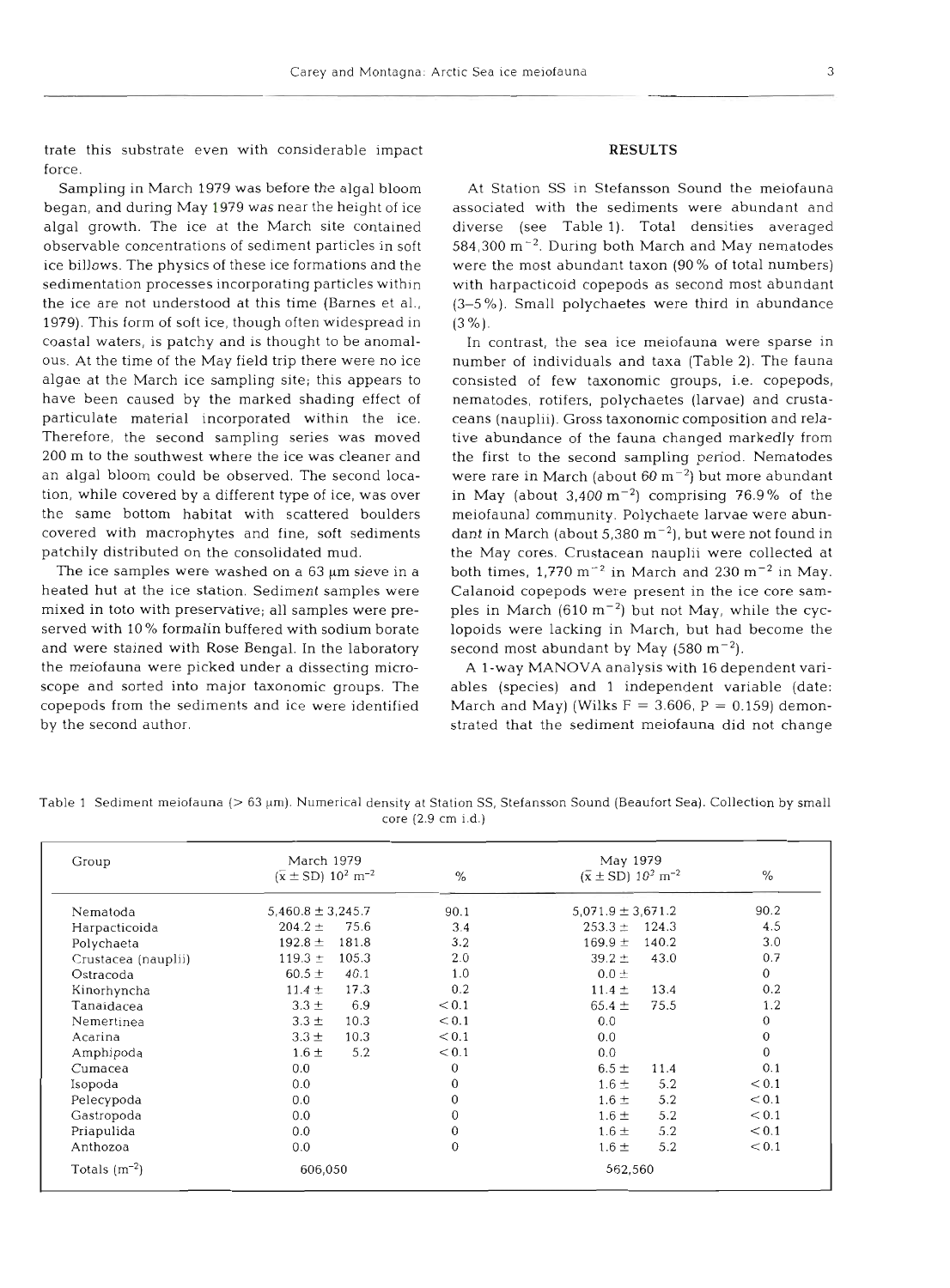| Group                    | March 1979<br>$(\bar{x} \pm SD)$ 10 <sup>2</sup> m <sup>-2</sup><br>$\%$ |      | May 1979<br>$(\bar{x} \pm SD)$ 10 <sup>2</sup> m <sup>-2</sup><br>$\%$ |                |
|--------------------------|--------------------------------------------------------------------------|------|------------------------------------------------------------------------|----------------|
| Nematoda                 | $0.6 \pm 2.5$                                                            | 0.7  | $34.6 \pm 25.9$                                                        | 76.9           |
| Polychaeta (larvae)      | $53.8 \pm 53.3$                                                          | 67.3 | 0.0                                                                    | $\overline{0}$ |
| Crustacea                |                                                                          |      |                                                                        |                |
| nauplii                  | $17.7 \pm 19.4$                                                          | 22.1 | $2.3 \pm 4.6$                                                          | 5.1            |
| Copepoda – Harpacticoida | $1.2 \pm 3.4$                                                            | 1.5  | $2.3 \pm 4.6$                                                          | 5.1            |
| Cyclopoida               | 0.0                                                                      | 0    | $5.8 \pm 7.6$                                                          | 12.9           |
| Calanoida                | $6.1 \pm 12.2$                                                           | 7.6  | 0.0                                                                    |                |
| Rotifera                 | $0.6 \pm 2.5$                                                            | 0.7  | 0.0                                                                    |                |
| Totals $(m^{-2})$        | 8.000                                                                    |      | 4.500                                                                  |                |

Table 2. Sea ice meiofauna (> 63 µm). Numerical densities at Station SS, Stefansson Sound (Beaufort Sea). Collection by small core (3.5 cm i.d.)

overall from March to May sampling periods. However, there were significant differences between sampling periods for 2 individual benthic taxa (univariate F-tests), Tanaidacea (F = 12.086, P = 0.003) and Ostracoda (F = 43.984, P = 0.0001). Significant overall differences in the ice fauna between the 2 sampling dates was demonstrated by a l-way MA-NOVA analysis with ? dependent variables (species) and 1 independent variable (date: March and May) (Wilks  $F = 16.984$ ,  $P = 0.0001$ ). There was a significant increase in nematode ( $F = 48.611$ ,  $P = 0.0001$ ) and cyclopoid (F = 11.539, P = 0.002) numbers and a significant decrease in polychaete (F = 32.391, P = 0.0001) and nauplii (F = 5.847, P = 0.024) numbers

Table 3. Three-way **ANOVA** for long-transformed numbers of individuals of nematoda, harpacticoid copepoda and crustacean nauplii

| Source of variation             | F     |        |
|---------------------------------|-------|--------|
| Substrate type                  | 239.2 | .00001 |
| Date                            | 0.5   | .48576 |
| Taxon                           | 96.6  | .00001 |
| Substrate type by date          | 12.3  | .00083 |
| Substrate type by taxon         | 23.4  | .00001 |
| Date by taxon                   | 2.7   | .07536 |
| Substrate type by date by taxon | 06    | .56218 |

associated with the ice. These univariate F-tests did not demonstrate significant differences in rotifer, harpacticoid or calanoid numerical densities between March and May. An overall comparison of the ice and sediment fauna, undertaken by a 3-way ANOVA for log-transformed numbers of nematodes, harpacticoids, and nauplii, demonstrated significant differences between the sediment and ice fauna densities for both sampling dates (Table **3).** In spite of the changes in numerical densities for nematodes and nauplii

between the March and May sampling efforts, substrate effects were the greatest.

The ice fauna consisted of many juvenile forms. Though copepods were scarce in March, there were many crustacean naupliar stages and polychaete larvae (Table 2). In May, 89 % of the cyclopoid *Cyclopina gracilis* were copepodites, whereas only 57 % of the sediment harpacticoids were at this stage of development. The number of species and abundance of harpacticoid and cyclopoid copepods were larger in the benthic meiofaunal community and were drastically reduced in the ice substrate assemblage (Table 4). Twenty-eight species were present in the sediments during the spring of 1979. The dominant benthic harpacticoid species were *Halectinosoma* sp., *Bradya typica, Danielssenia stefanssoni* and *2* undescribed species: *Ameira* sp, and *Haloschizopera* sp. Twenty of the 28 harpacticoids were undescribed species previously not encountered in our offshore studies (Montagna and Carey, 1978). The ice meiofauna contained only 2 species of benthic harpacticoids, *Halectinosoma neglecturn* and *Pseudobradya* sp., and 1 species of cyclopoid copepod, *Cyclopina gracilis.* 

# **DISCUSSION**

The benthic meiofaunal community in Stefansson Sound is similar in gross taxonomic composition and numerical density to shallow soft bottom environments elsewhere (Mare, 1942; McIntyre, 1969; Coull and Bell, 1979). However, the ice meiofauna is neither abundant nor speciose (Tables **2** and 3). Numerical density on the ice averaged about 6,200 individuals  $m^{-2}$  versus 584,000 m<sup>-2</sup> in the sediments. Few organisms were associated with the ice undersurface, and only a small segment of the meiobenthic population inhabited the ice. Pelagic forms associated with the ice canopy included larvae and calanoid copepods. There-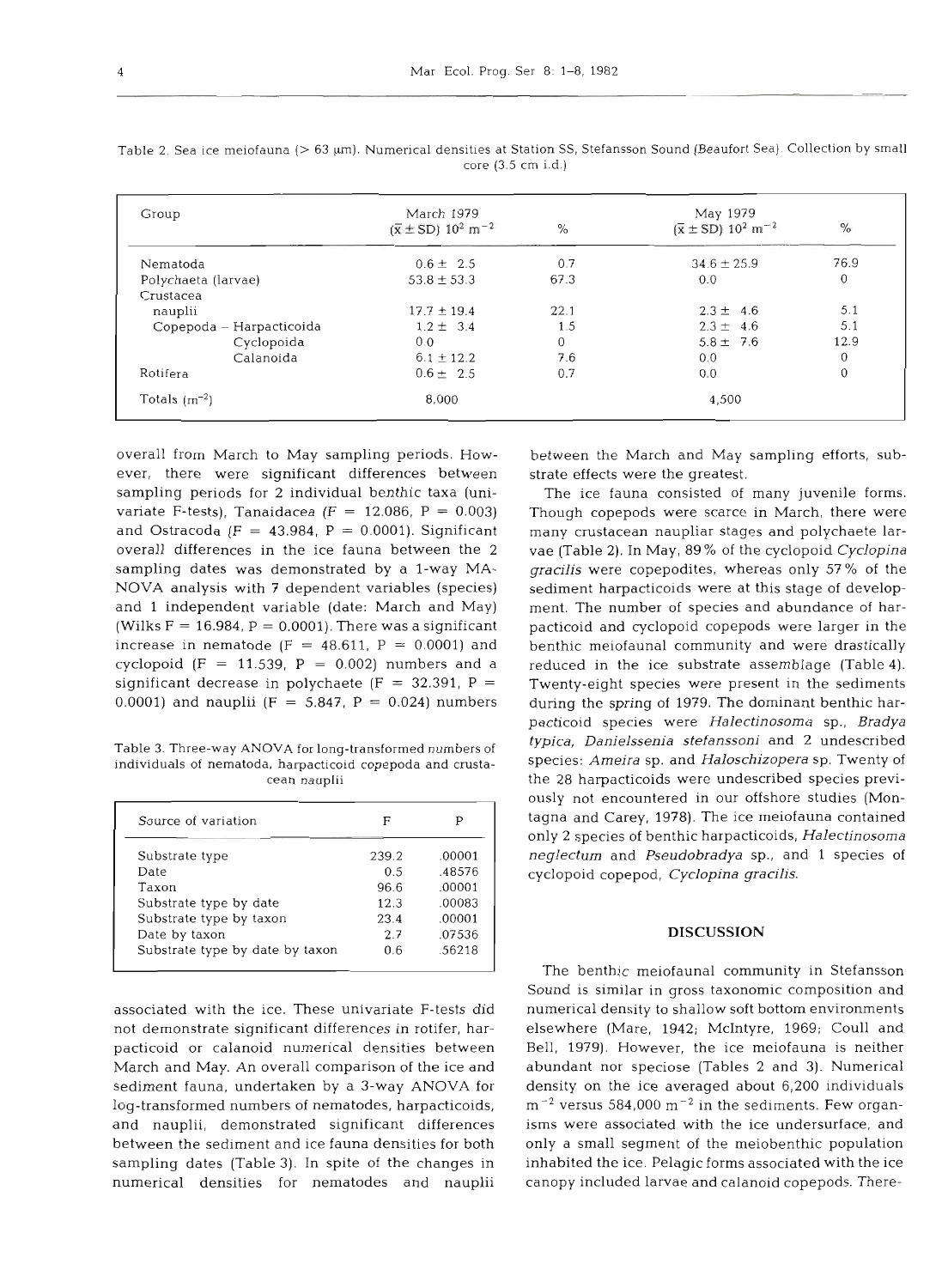|                                                  | March 1979                                                                                       | May 1979      |                      |                                                                                                       |  |
|--------------------------------------------------|--------------------------------------------------------------------------------------------------|---------------|----------------------|-------------------------------------------------------------------------------------------------------|--|
| Group                                            | Sediment<br>Ice                                                                                  |               | Sediment             | Ice                                                                                                   |  |
|                                                  | $(x::SD)$ 10 <sup>2</sup> m <sup>-2</sup> ( $\overline{x}$ ± SD) 10 <sup>2</sup> m <sup>-2</sup> |               |                      | $(\bar{x} \pm SD)$ 10 <sup>2</sup> m <sup>-2</sup> $(\bar{x} \pm SD)$ 10 <sup>2</sup> m <sup>-2</sup> |  |
|                                                  | $(N = 10)$                                                                                       | $(N = 17)$    | $(N = 10)$           | $(N = 9)$                                                                                             |  |
| Harpacticoida                                    |                                                                                                  |               |                      |                                                                                                       |  |
| Ectinosomatidae                                  |                                                                                                  |               |                      |                                                                                                       |  |
| Halectinosoma neglectum (Sars)                   | $1.6 \pm 5.2$                                                                                    | $1.2 \pm 3.4$ | 5.2<br>$1.6 \pm$     | 0.0                                                                                                   |  |
| Halectinosoma sp. E                              | $1.6 \pm 5.2$                                                                                    | 0.0           | 0.0                  |                                                                                                       |  |
| Halectinosoma sp. F                              | $39.2 \pm 29.0$                                                                                  | 0.0           | $66.9 \pm 75.6$      | 0.0                                                                                                   |  |
| Halectinosoma sp. G                              | $6.5 \pm 8.4$                                                                                    | 0.0           | 0.0                  | 0.0                                                                                                   |  |
| Bradya typica Boeck                              | $22.9 \pm 22.1$                                                                                  | 0.0           | $80.1 \pm 63.7$      | 0.0                                                                                                   |  |
| Pseudobradya sp. B                               | $1.6 \pm 5.2$                                                                                    | 0.0           | $1.6 \pm$<br>5.2     | 0.0                                                                                                   |  |
| Pseudobradya sp. C                               | $3.3 \pm 6.9$                                                                                    | 0.0           | 5.2<br>$1.6 \pm$     | $2.3 \pm 4.6$                                                                                         |  |
| Tachidiidae                                      |                                                                                                  |               |                      |                                                                                                       |  |
| Danielssenia stefanssoni Willey                  | $21.2 \pm 18.9$                                                                                  | 0.0           | $9.8 \pm 31.0$       | 0.0                                                                                                   |  |
| Harpacticidae                                    |                                                                                                  |               |                      |                                                                                                       |  |
| Harpacticus flexus Brady & Robertson             | $1.6 \pm 5.2$                                                                                    | 0.0           | 0.0                  | 0.0                                                                                                   |  |
| Tisbidae                                         |                                                                                                  |               |                      |                                                                                                       |  |
| Tisbe sp. A                                      | 0.0                                                                                              | 0.0           | $1.6 \pm$<br>5.2     | 0.0                                                                                                   |  |
| Zosime sp. A                                     | 0.0                                                                                              | 0.0           | 5.2<br>$1.6 \pm$     | 0.0                                                                                                   |  |
| Disoaccidae                                      |                                                                                                  |               |                      |                                                                                                       |  |
| <i>Stenhelia nuwukensis</i> M. S. Wilson         | $3.3 \pm 10.3$                                                                                   | 0.0           | $6.5 \pm 11.4$       | 0.0                                                                                                   |  |
| Stenhelia sp. C                                  | $3.3 \pm 6.9$                                                                                    | 0.0           | 0.0                  | 0.0                                                                                                   |  |
| Stenhalia sp. E                                  | 0.0                                                                                              | 0.0           | $3.3 \pm$<br>6.9     | 0.0                                                                                                   |  |
| Stenhelia sp. P                                  | $1.6 \pm 5.2$                                                                                    | 0.0           | 0.0                  | 0.0                                                                                                   |  |
| Amphiascoides sp. A                              | $3.3 \pm 6.9$                                                                                    | 0.0           | $8.2 \pm 11.6$       | 0.0                                                                                                   |  |
| Paramphiascella fulvofasciata Rosenfield & Coull | $16.3 \pm 18.9$                                                                                  | 0.0           | 0.0                  | 0.0                                                                                                   |  |
| Haloschizopera sp. A                             | 0.0                                                                                              | 0.0           | $40.8 \pm 54.6$      | 0.0                                                                                                   |  |
| Ameiridae                                        |                                                                                                  |               |                      |                                                                                                       |  |
| Ameira sp. A                                     | $53.9 \pm 48.7$                                                                                  | 0.0           | $17.9 \pm 17.9$      | 0.0                                                                                                   |  |
| Ameirid B                                        | 0.0                                                                                              | 0.0           | $3.3 \pm$<br>6.9     | 0.0                                                                                                   |  |
| Cylindropsyllidae                                |                                                                                                  |               |                      |                                                                                                       |  |
| Cylindropsyllid A                                | 0.0                                                                                              | 0.0           | 5.2<br>$1.6 \pm$     | 0.0                                                                                                   |  |
| Cletodidae                                       |                                                                                                  |               |                      |                                                                                                       |  |
| Cletodes tenuipes T Scott                        | $13.1 \pm 20.1$                                                                                  | 0.0           | 5.2<br>$1.6 \pm$     | 0.0                                                                                                   |  |
| Cletodes sp. A                                   | $1.6 \pm 5.2$                                                                                    | 0.0           | 0.0                  | 0.0                                                                                                   |  |
| Cletodes sp. B                                   | $1.6 \pm 5.2$                                                                                    | 0.0           | 0.0                  | 0.0                                                                                                   |  |
| Rhizothrix sp. A                                 | $3.3 \pm 6.9$                                                                                    | 0.0           | 5.2<br>$1.6 \pm$     | 0.0                                                                                                   |  |
| Eurycletodes sp. A                               | $1.6 \pm 5.2$                                                                                    | 0.0           | 0.0                  | 0.0                                                                                                   |  |
| Laophontidae                                     |                                                                                                  |               |                      |                                                                                                       |  |
| Echinolaophonte brevispinosa (Sars)              | $1.6 \pm 5.2$                                                                                    | 0.0           | 5.2<br>$1.6 \pm$     | 0.0                                                                                                   |  |
| Laophontid A                                     | 0.0                                                                                              | 0.0           | 5.2 0.0<br>$1.6 \pm$ |                                                                                                       |  |
| Cyclopoida                                       |                                                                                                  |               |                      |                                                                                                       |  |
| Cyclopina gracilis Claus                         | 0.0                                                                                              | 0.0           | 0.0                  | $5.8 \pm 6.9$                                                                                         |  |
| Total $(m^{-2})$                                 | $204.0 \pm 75.6$                                                                                 | $1.2 \pm 3.4$ | $253.3 \pm 124.3$    | $8.1 \pm 6.9$                                                                                         |  |
|                                                  |                                                                                                  |               |                      |                                                                                                       |  |

Table 4. Substrate copepod (families and species). Summary for ice and sediment cores taken in March and May 1979 at Station SS. Stefansson Sound (Beaufort Sea)

fore, the ice meiofauna in the protected sounds and lagoons of the Beaufort Sea is not unique. Its gross taxonomic composition suggests that it is derived from both the water column and the sedimer

Because the sampling location in May had to be moved a short distance from the March site, we cannot be certain if the differences in the epontic community were due to seasonal reproductive events and migrations or were merely a reflection of the different ice substrates. However, the extensive changes in taxonomic composition from March to May and the pre-

sence of early growth stages hint at a dynamic metallity from faunal assemblage. Harpacticoid copepods, for example, were associated with the ice in greater numbers March than in May, while the cyclopoid *Cyclopi* gracilis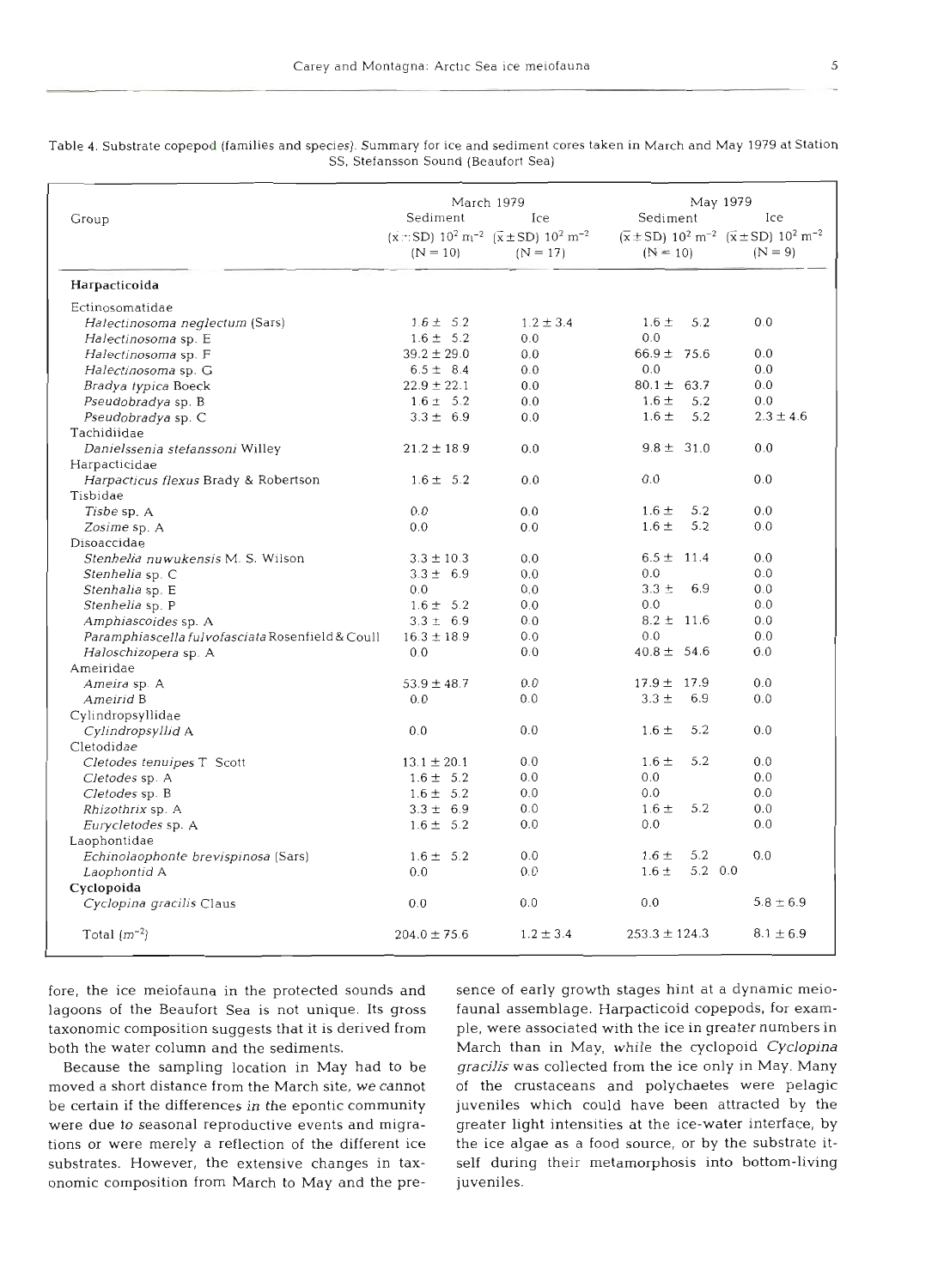The ice undersurface appears to be a recruitment ground for certain benthic meiofaunal early life history stages. Polychaete larvae were present in the epontic ice environment in March but not May. The larvae were mainly (93 %) an undescribed species (gen. nov.) in the family Hesionidae (Ruff, unpubl.). The adults of this species have been collected across the S. W. Beaufort Sea continental shelf at depths between 5 to 100 m (Carey and Ruff, unpubl.). The specimens collected in the ice cores included nectochaetes (larval forms that can swim or crawl) and the early nonswimming juvenile stage. No late juveniles and adults were encountered. A lecithotrophic planktonic larval development has been reported for similar small species of hesionids (Thorson, 1946; Blake, 1975). In general, the smaller hesionid species feed on diatoms (Fauchald and Jumars, 1979), and the nectochaetes and juveniles of 1 such species *(Ophiodromus pugettensis)* have been observed to ingest diatoms under laboratory conditions (Blake, 1975). Apparently, nectochaetes and juveniles of the new species settle out on the ice undersurface as well as on the sediments; they feed on algae on the ice and - as they grow - fall from the ice and sink to the bottom.

Though *Cyclopina gracilis* was collected only from the ice during the present study, it has been reported as an epiphytic form elsewhere (Sars, 1918). Since dense populations of the arctic kelp *Laminaria solidungla* are prevalent on rock surfaces in the study area (Broad, 1979). C. *gracilis* may normally live on this plant substrate. Homer (1981 and pers. comm.) collected it in the water column near the bottom at Station SS during the 1979 project.

# Colonization

While it is not known how the benthic meiofauna become incorporated in the ice, it seems likely that advective forces are the primary mechanism of transport for these small organisms just as they seem to be for the horizontal movement of meiofauna in shallow waters (Bell and Sherman, 1980; Sherman and Coull, 1980). The harpacticoids and cyclopoids also may swim (Hauspie and Polk, 1973) and may undergo die1 or seasonal vertical migrations related to predator avoidance (Andriashev, 1968), reproduction or feeding. The species collected on the ice could themselves migrate the intervening 5 m or could migrate short distances that would then expose them to mixing forces within the water column. The amounts of sediment and organic detritus within the sea ice over the inner continental shelf suggest strong advective forces in the Beaufort Sea.

The occurrence and composition of ice meiofauna

offshore over deep water pose other problems because of the large separation between the ice and sediment assemblages. Here the fauna may be recruited from the pelagic fauna or possibly some few meiofaunal species may preferentially and permanently be associated with the ice substrate. Barnard (1959) reported large numbers of pelagic gammarid amphipods associated with the undersurface of the year-round polar pack ice in the Arctic Basin. In the soft, lower horizon of antarctic seasonal sea ice Fenchel and Lee (1972) reported substrate-type ciliate species that appear to live among the ice crystals in a fashion similar to benthic interstitial microfauna in marine sands. If these or other species are permanently associated with pack ice, they may be ecologically analogous to the 'pseudobenthos' associated with floating sargassum weed over deep water in the Sargasso Sea (Hentschel, 1922; Hesse et al., 1951).

## **Significance**

We expected the total numbers of meiofauna to increase in response to the increased ice algal standing stock during spring, but only the nematodes increased significantly, possibly as a response to the food source. Lnks between epontic algae and macrofaunal grazers have been suggested, though the observations are scattered and often anecdotal (English, 1961; Apollonio, 1965; Horner and Alexander, 1972; Horner, 1977). Nematodes and copepods have also been reported as feeding on the microalgae (Clasby et al., 1976). The ice algal standing stocks (cells  $1^{-1}$ ) in Stefansson Sound were markedly different between the March and May sampling periods (Horner, 1981). Total cell concentrations of ice diatoms, flagellates, cryptomonads, Chrysophyta, Euglenophyta, Chlorophyta and Pyrrophyta were 38  $\times$  10<sup>3</sup> cells l<sup>-1</sup> in March and  $23 \times 10^6$  cells  $1^{-1}$  in May. As the May location for ice algae was also moved a short distance, it is not possible to state unequivocally that the increase in ice algal cell concentrations was caused by population growth during the season. However, data from elsewhere in the Alaskan area strongly indicate that such growth takes place in situ (Alexander, 1974; Clasby et al., 1976). This growth on the ice undersurface usually precedes the phytoplankton bloom (Matheke and Horner, 1974); in May 1979 the ice algal primary production (mg C  $m^{-2}$  h<sup>-1</sup>) at Station SS was approximately twice that of the water column (Horner, 1981).

The ice environment forms a substrate that concentrates biological activities at the water-ice interface. Environmental conditions support an intense but patchy algal bloom. The role of ice algae within the arctic ecosystems is potentially important (Alexander, 1974). After the long, dark winter, this is an early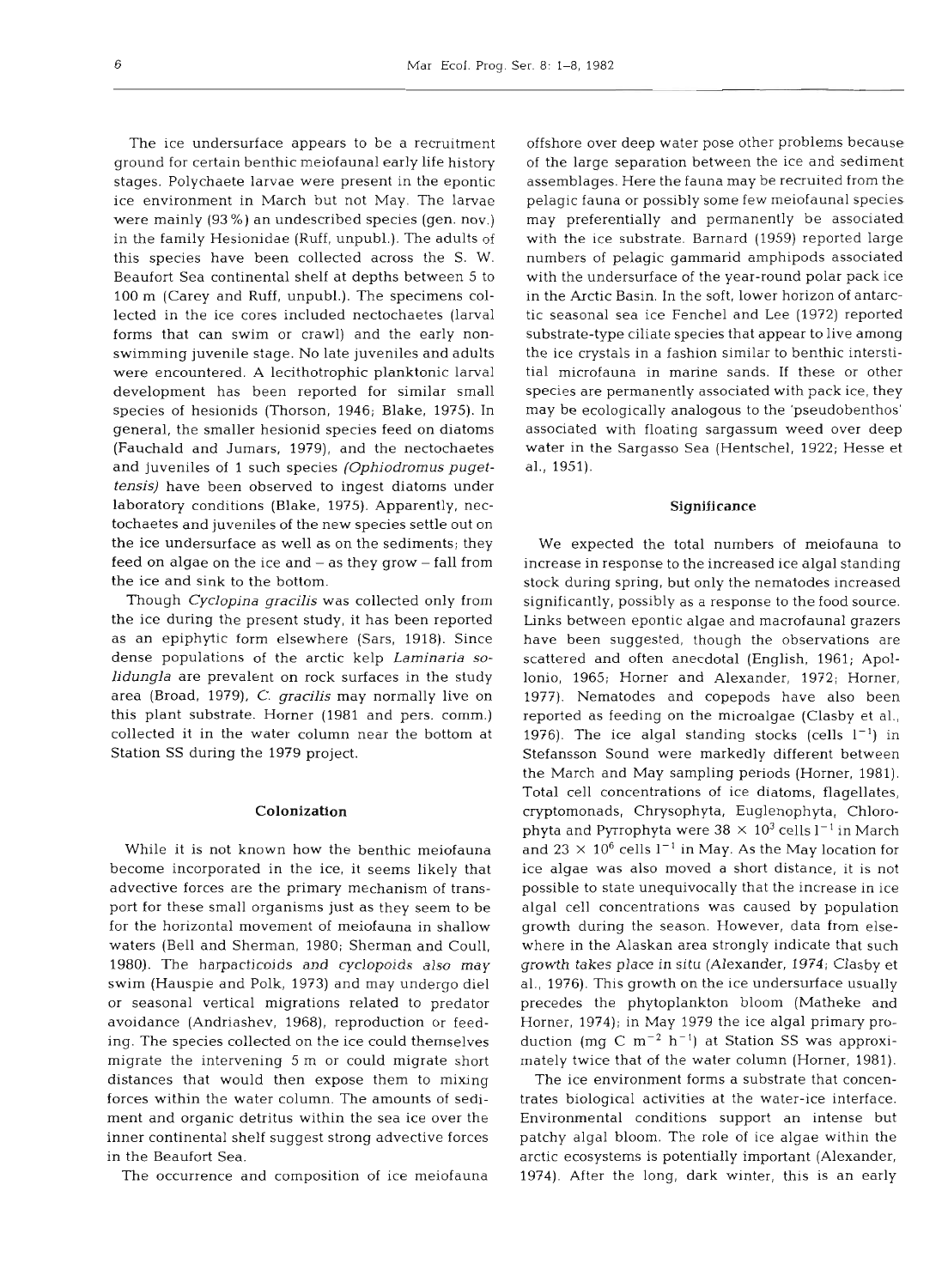source of energy for the grazers and a later source upon ice melt for the pelagic and benthic fauna beneath. Intuitively, the abundant epontic diatoms should fall to the sea floor during the melting season and provide a significant nutritional source to the benthos before blooms of phytoplankton and benthic diatoms take place (Matheke and Horner, 1974).

From our initial studies on the epontic ice fauna in Stefansson Sound, we have concluded that the nearshore ice meiofaunal assemblage is derived from both the pelagic and benthic biota and that it is probably transitory and changeable in nature. Because of the large proportion of larval and young benthic forms it is suggested that the epontic underice community is an alternate pathway unique to the sea ice zone for certain species to recruit into the benthic community. The sea ice provides a substrate that has a large food source early in the arctic spring season. However, the ice meiofauna themselves are probably not abundant enough to be a significant factor in the lagoonal food web and energy budget.

Acknowledgements. We thank P. H. Scott for laboratory assistance; B. C. Coull and R. E. Ruff, for aid in taxonomic matters; K. Dunton, G. F. Smith, J. Olson and P. Plesha, for diving support. W. G. Pearcy and L. F. Small critically reviewed an earlier version of the manuscript; R. E. Ruff, E. W. Hogue, K. Walters, P. H. Scott and 3 anonymous reviewers made helpful comments. This study was funded by the Bureau of Land Management through interagency agreement with the National Oceanic and Atmospheric Administration as part of the Outer Continental Shelf Environmental Assessment Program.

#### LITERATURE CITED

- Alexander, V. (1974). Primary productivity regimes of the nearshore Beaufort Sea, with reference to potential roles of ice biota. In: Reed, J. C., Sater. J. E. (eds.) The Coast and shelf of the Beaufort Sea. Arctic Inst. North America, Arlington, pp. 609-632
- Alexander. V. (1980). Interrelationships between the seasonal sea ice and biological regimes. Cold Regions Sci. and Technol. 2: 157-178
- Andriashev, A. P. (1968). The problems of the life community associated with the Antarctic fast ice. In: Currie, R. I. (ed.) Symposium of antarctic oceanography. Scott Polar Research Institute, Cambridge. pp. 147-155
- Andriashev, A. P. (1970). Cryopelagic fishes of the Arctic and Antarctic and their significance in polar ecosystems. In: Holdgate, M. W. (ed.) Antarctic ecology. Vol. I. Academic Press, London, New York, pp. 297-304
- Apollonio, S. (1965). Chlorophyll in arctic sea ice. Arctic 18: 118-122
- Barnard, J. L. (1959). Epipelagic and under-ice Amphipoda of the Central Arctic Basin. In: Sci. Studies, Fletcher's Ice Island T3 (1952-1955), No. 1 Geophysical Res. Paper No. 63: 115-152
- Barnes, P., Fox, D., Reimnitz, E. (1979). Sediment load carried by seasonal ice off northern Alaska, 1979. (Abstr.) Abstracts with Program, Geological Society of Ameria Ann. Meet. Vol. 11(7): 384
- Bell, S. S., Sherman, K. M. (1980). A field investigation of meiofaunal dispersal: tidal resuspension and implications. Mar Ecol. Prog. Ser 3: 245-249
- Blake, J. A. (1975). The larval development of Polychaeta from the northern California coast. III. Eighteen species of Errantia. Ophelia 14: 23-84
- Broad, C. (1979). Environmental assessment of selected habitats in the Beaufort and Chukchi littoral system. In: Environmental assessment of the Alaskan Continental Shelf, Annual Rp. 1979. NOAA/OCSEAP, Boulder, Colorado. pp. 360-542
- Clasby. R. C., Alexander, V., Horner, R. (1976). Primary productivity of sea-ice algae In: Hood, D. W., Burrell, D. C. (eds.) Assessment of the Arctic marine environment. Inst. Mar. Science, University of Alaska, Fairbanks. Occ. Pub. 4: 289-304
- Coull, B. D., Bell, S. S. (1979). Perspectives of marine meiofauna1 ecology In: Livingston, R. J. (ed.) Ecological processes in coastal and marine systems. Plenum Publishing Corp.. New York, pp. 189-216
- Dunbar, M. J. (unpubl. ms). Fauna associated with ice diatoms in the Arctic and Antarctic
- Dunbar, M. J., Acreman, J. C. (1980). Standing crops and species composition of diatoms in sea ice from Robeson Channel to the Gulf of St. Lawrence. Ophelia 19: 61-72
- English, T. S. (1961). Some biological oceanographic observations in the Central North Polar Sea. Drift Station Alpha. 1957-58. Arctic Inst. N. Am.. Sci. Rp. 15
- Fauchald, K., Jumars, P. A. (1979). The diet of worms: a study of polychaete feeding guilds. Oceanogr. mar. Biol. A. Rev 17: 193-284
- Fenchel. T., Lee, *C.* C. (1972). Studies on ciliates associated with sea ice from Antarctica. I. The nature of the fauna. Arch. Protistenk. 114: 231-236
- Golikov. A. N., Averincev, A. G. (1977). Distribution patterns of benthic and ice biocenoses in the high latitudes of the polar basin and their part in the biological structure of the world ocean. In: Dunbar, M. J. (ed.) Polar oceans. Arctic Inst. North Amerlca, Calgary, Alberta, pp. 331-364
- Hauspie. P., Polk, P. H. (1973). Swimming behavior patterns in certain benthic harpacticoids. Crustaceana 25: 95-103
- Hentschel, E. (1922). Uber den Bewuchs auf den treibenden Tangen der Sargassosee. Jb. hamb. wiss. Anst. 38 (Beiheft): 1-26
- Hesse, R., Allee, W. C., Schmidt, K. P. (1951). Ecological animal geography, John Wiley and Sons, New York
- Horner, R. A. (1976). Sea ice organisms. Oceanogr. Mar. Biol. A. Rev. 14: 167-182
- Horner, R. A. (1977). History and recent advances in the study of ice biota. In: Dunbar, M. J. (ed.) Polar oceans. Arctic Inst. North America, Calgary, Alberta, pp. 269-284
- Horner, R. (1981). Beaufort Sea plankton studies: winterspring studies in Stefansson Sound and off Narwhal Island, Nov. 1978-Jan. 1980. Final Report. NOAA-OCSEAP Contract #03-78-B01-6. 31 Mar. 1980
- Horner, R. A., Alexander, V (1972). Algal populations in arctic sea ice: an investigation of heterotrophy. Limnol. Oceanogr. 17: 454-458
- Hsiao, S. E. C. (1980). Quantitative composition, distribution, community structure and standing stock of sea ice microalgae in the Canadian Arctic. Arctic 33: 768-793
- Mclntyre, A. D. (1969). Ecology of marine meiobenthos. Biol. Rev. 44: 245-290
- Mohr, J. L., Tibbs. J. (1963). Ecology of ice substrates. In: Arctic Inst. North America. Proceedings of the Arctic Basin symposium. Tidewater Publishing Corp., Centerville, Md., pp. 245-249